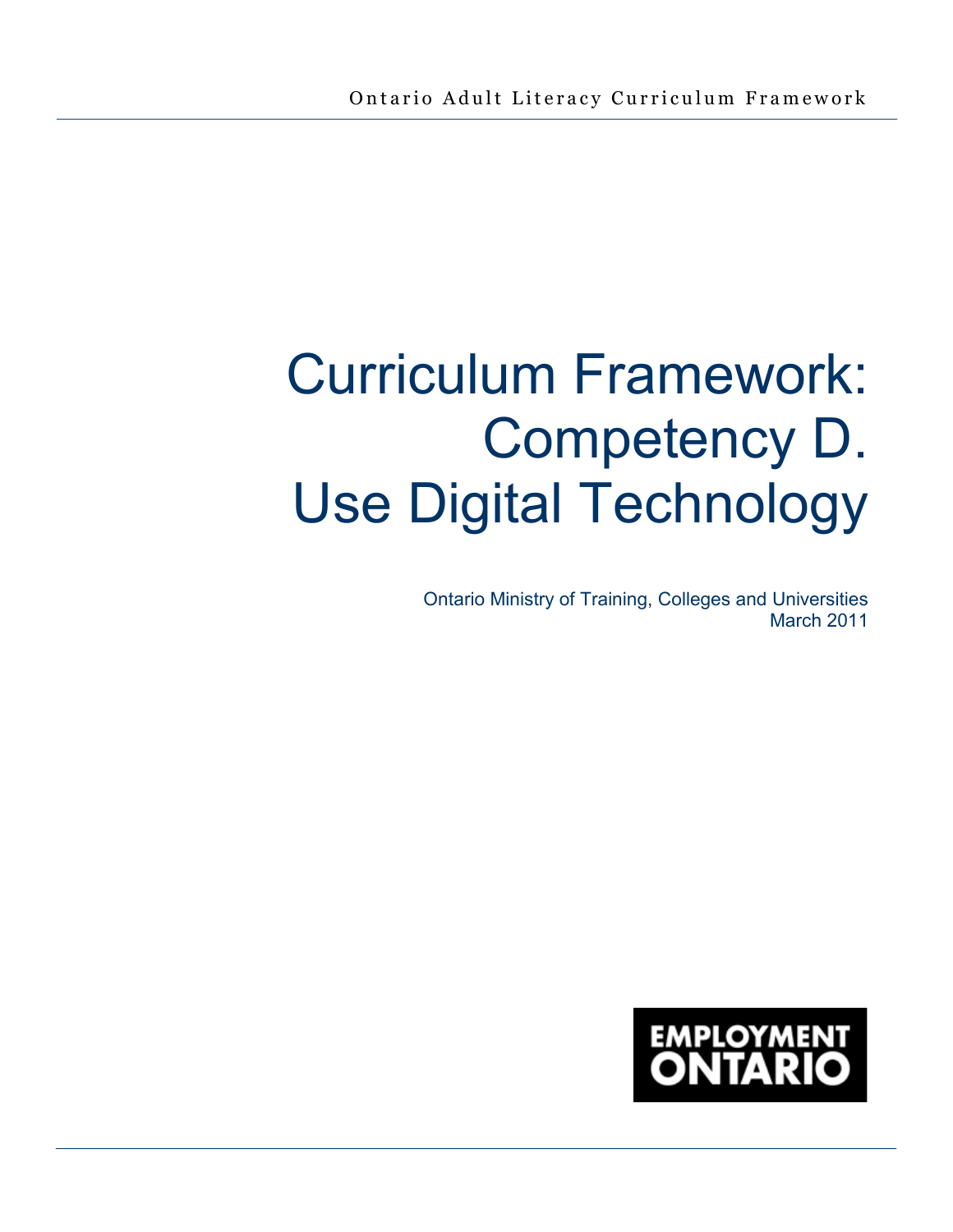**D** 

## Use Digital Technology

*D. Use Digital Technology* explores tasks that require meaningful interactions with the digital component of a device. Digital technology tasks require users to make one or more choices in the course of their completion. This includes tasks where users must make or change settings, and use digital interfaces to create and adapt products. Typical examples of using digital technology include using cell phones to send text messages, using personal computers to produce documents, and navigating the Internet to find information.

Some technology-related activities fall outside the scope of this competency, either because they rate below or above the levels described, or because they do not represent meaningful interactions with the digital interface. For example, activities limited to turning on or off a device, or to responding to a single visual or auditory cue, are not considered digital technology tasks. Tasks limited to interpreting a reading on a digital device are captured within *C3. Use measures.* 

 involve interpreting documents should also be examined for their document use requirements under task  groups *A2. Interpret documents* and *B3. Complete and create documents*. Tasks that require writing sentences or paragraphs should also be examined for their writing requirements within task group  *B2. Write continuous text*. Many technology tasks also require reading, navigating visual displays, and producing text. Tasks that

The competency *D. Use Digital Technology* is not organized by task groups. The factors that drive complexity are consistent across tasks; the full range and dimensions of tasks are captured by the competency as a whole.

*Indicator Overview* 

| Level 1 | Perform simple digital tasks according to a set procedure        |
|---------|------------------------------------------------------------------|
| Level 2 | Perform well-defined, multi-step digital tasks                   |
| Level 3 | Experiment and problem-solve to perform multi-step digital tasks |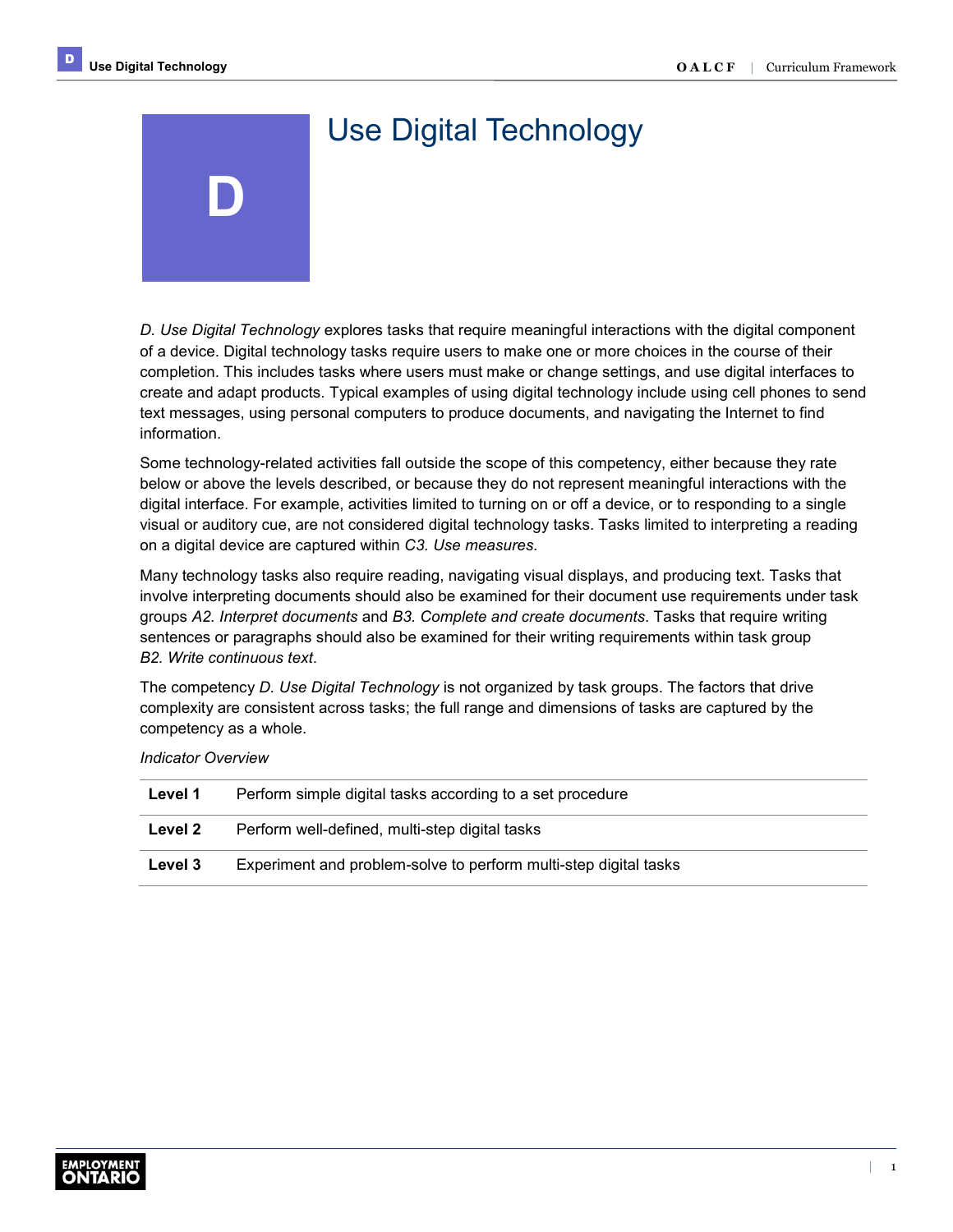**D.1** 

Competency D:

**Use Digital Technology** 



### At this level, learners: Perform simple digital tasks according to a set procedure

| <b>Performance Descriptors</b>                    | <b>Task Descriptors</b>                                   |  |  |  |  |
|---------------------------------------------------|-----------------------------------------------------------|--|--|--|--|
| The learner:                                      | Scope of task is limited                                  |  |  |  |  |
| Follows simple prompts                            | Contains common, familiar vocabulary                      |  |  |  |  |
| Follows apparent steps to complete tasks          | Has a familiar context                                    |  |  |  |  |
| Interprets brief text and icons                   | Requires up to a few steps to complete                    |  |  |  |  |
| Locates specific functions and information        | Requires the use of a limited range of features           |  |  |  |  |
| Requires support to identify sources and to       | and options                                               |  |  |  |  |
| evaluate and integrate information                | Has a set procedure                                       |  |  |  |  |
| Begins to perform simple searches (e.g. Internet, | Has a highly explicit purpose                             |  |  |  |  |
| software help menu)                               | Uses a very simple format                                 |  |  |  |  |
|                                                   | Contains brief text, icons, or both                       |  |  |  |  |
|                                                   | Text and icons required to complete tasks are<br>apparent |  |  |  |  |
|                                                   | Contains little or no distracting information             |  |  |  |  |
|                                                   | Interface offers very few options                         |  |  |  |  |
|                                                   |                                                           |  |  |  |  |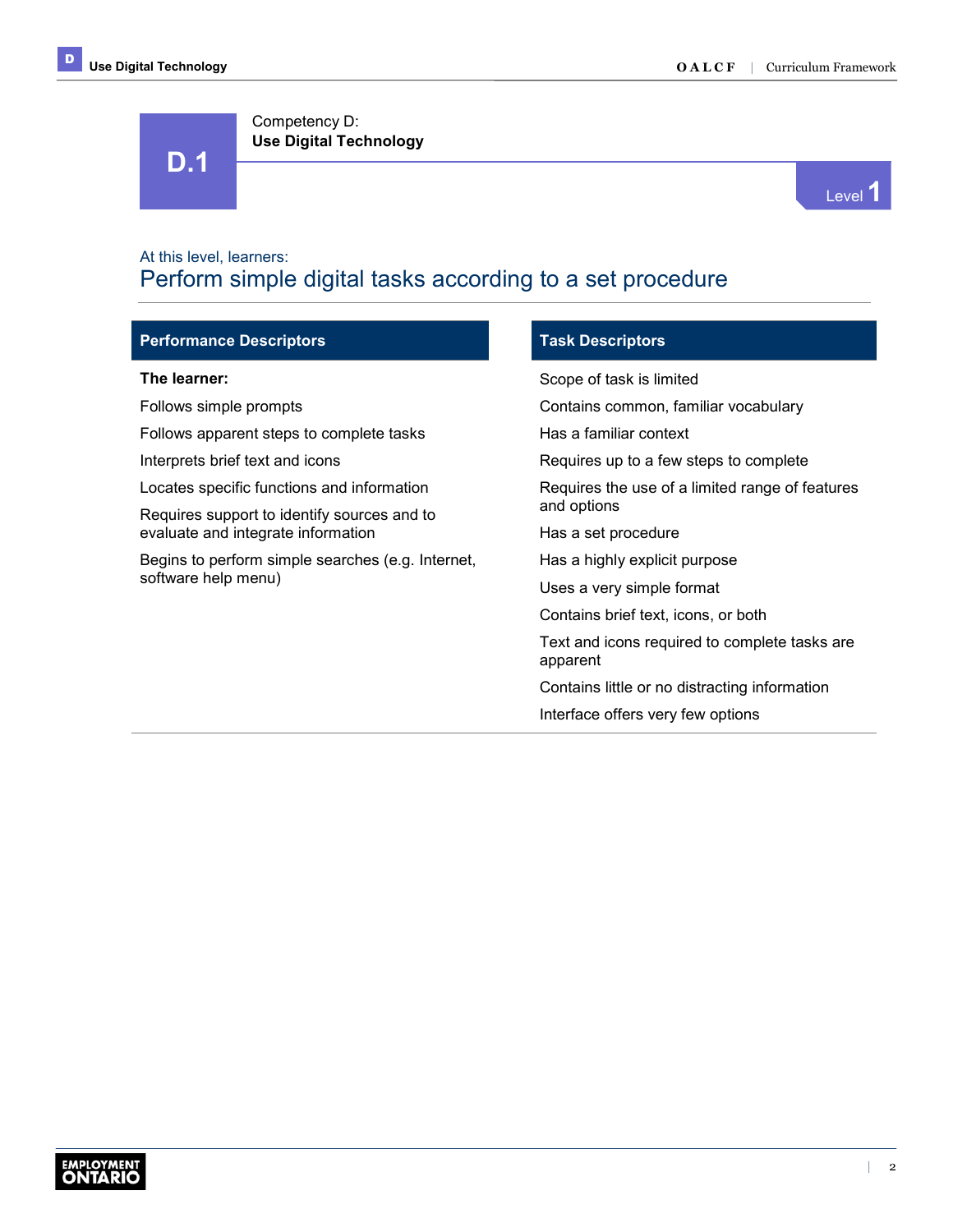| Examples of tasks learners can do at the end of Level 1:<br>Perform simple digital tasks according to a set procedure |   |   |           |           |  |
|-----------------------------------------------------------------------------------------------------------------------|---|---|-----------|-----------|--|
| <b>Tasks</b>                                                                                                          | Е | A | <b>SS</b> | <b>PS</b> |  |
| Use a debit or credit machine to make a purchase                                                                      |   |   |           |           |  |
| Set or disarm an alarm system                                                                                         |   |   |           |           |  |
| Log in to a user account on a computer                                                                                |   |   |           |           |  |
| Change the temperature setting on a digital thermostat                                                                |   |   |           |           |  |
| Delete photos from a digital camera                                                                                   |   |   |           |           |  |
| Use basic word processing software, such as Notepad, to write<br>a note                                               |   |   |           |           |  |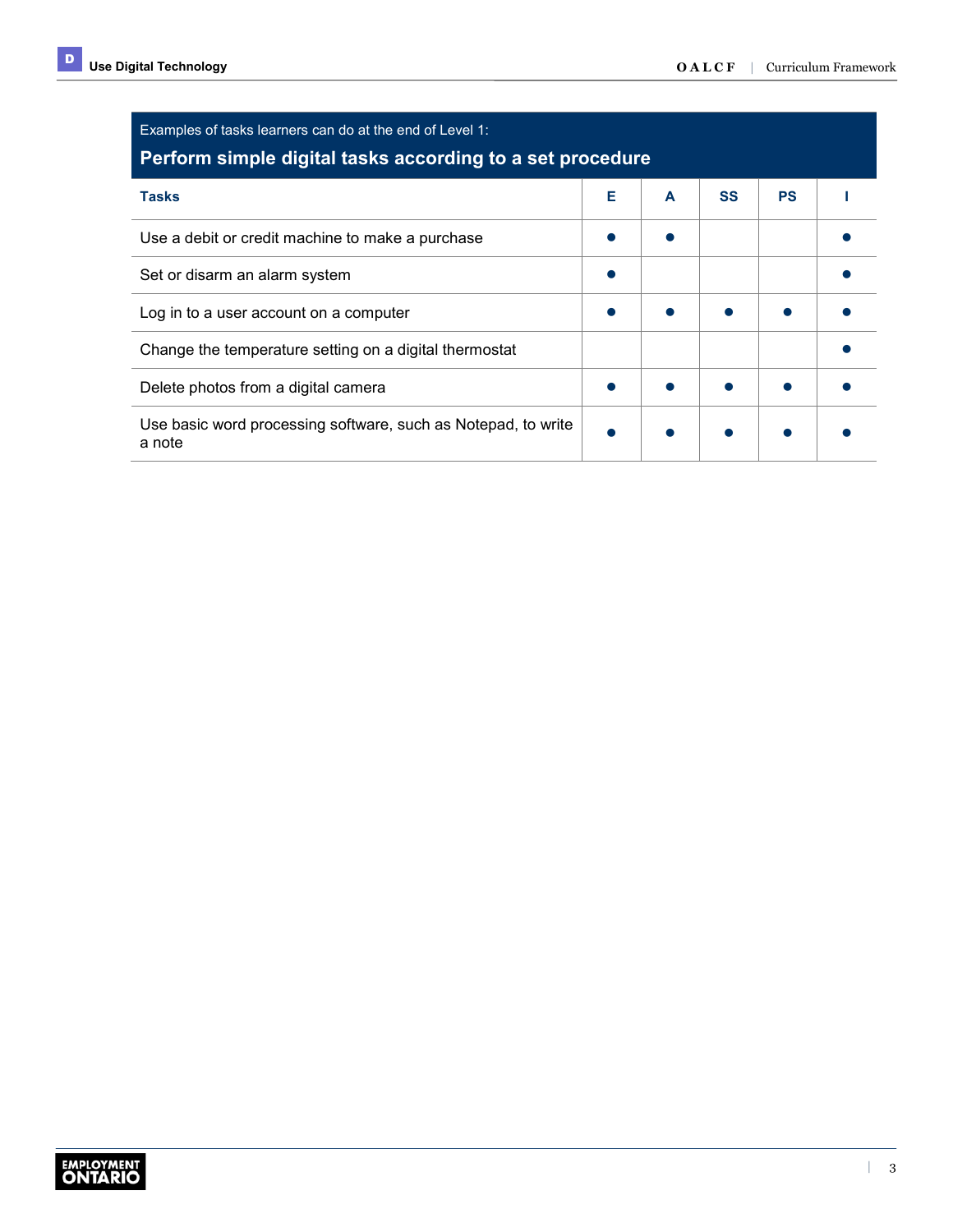**D.2** 



### At this level, learners: Perform well-defined, multi-step digital tasks

### **Performance Descriptors Task Descriptors Task Descriptors**

Selects and follows appropriate steps to complete tasks

Locates and recognizes functions and commands

Makes low-level inferences to interpret icons and text

Competency D:

**Use Digital Technology** 

Begins to identify sources and evaluate information

Performs simple searches using keywords (e.g. Internet, software help menu)

**The learner: Scope of task is clearly defined** Scope of task is clearly defined

May include unfamiliar elements (e.g. vocabulary, context, topic)

Requires multiple steps to complete

Requires the use of a limited range of features and options

May be completed in more than one way; each way has a set procedure

Uses a simple format

Contains text, icons, or both

Text and icons required to complete tasks are easy to interpret

May contain distracting information

Interface offers a variety of options through menus

 $\mathbb{L}$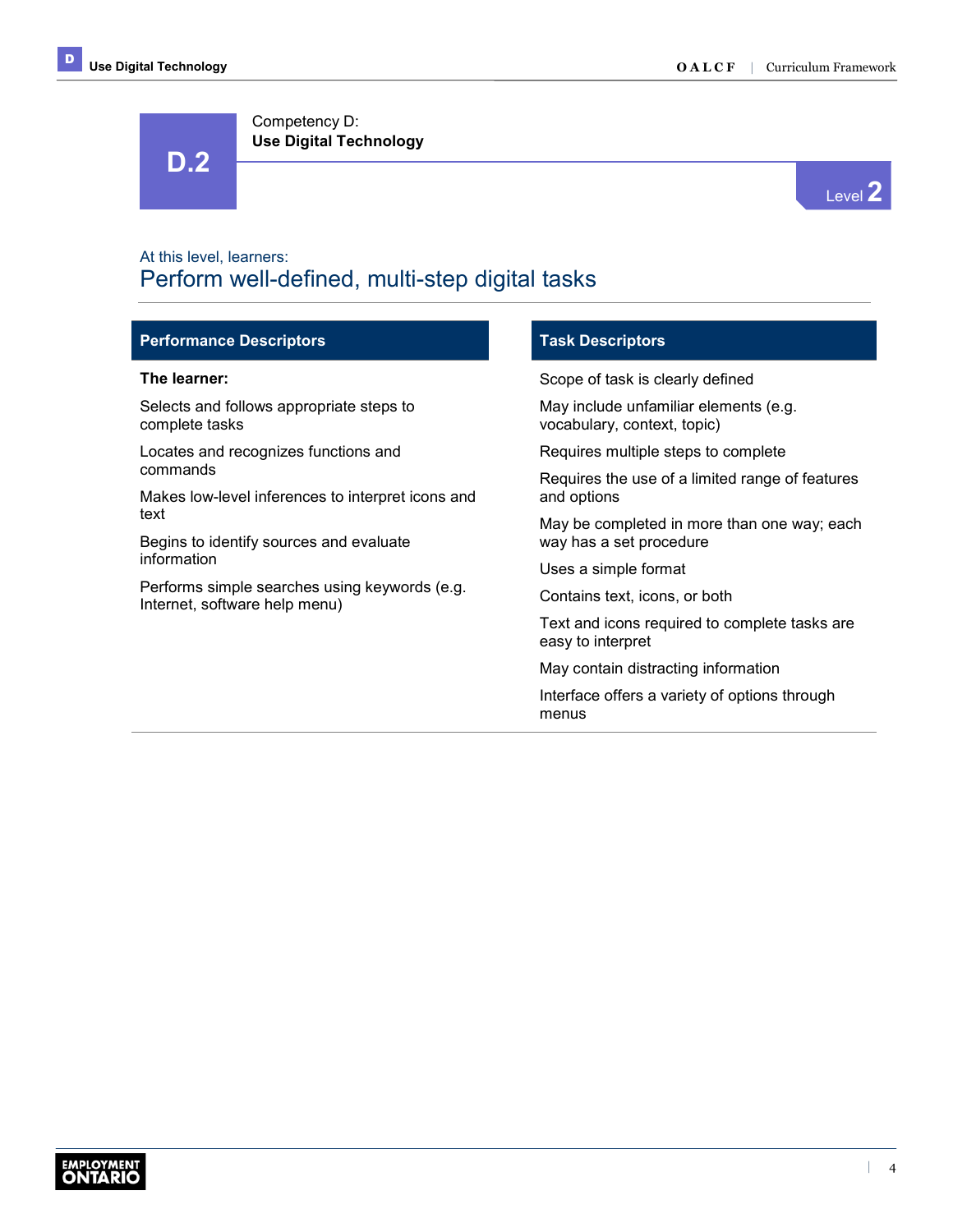| Examples of tasks learners can do at the end of Level 2:<br>Perform well-defined, multi-step digital tasks |   |   |           |           |  |
|------------------------------------------------------------------------------------------------------------|---|---|-----------|-----------|--|
| <b>Tasks</b>                                                                                               | Е | A | <b>SS</b> | <b>PS</b> |  |
| Send a text message                                                                                        |   |   |           |           |  |
| Create and save a simple Excel spreadsheet                                                                 |   |   |           |           |  |
| Establish a wireless connection                                                                            |   |   |           |           |  |
| Use online banking to check a bank balance or pay a bill                                                   |   |   |           |           |  |
| Program a street navigation GPS unit to find directions to a<br>destination                                |   |   |           |           |  |
| Access a social networking website and post a message                                                      |   |   |           |           |  |
| Send and receive an email                                                                                  |   |   |           |           |  |
| Conduct a keyword search to find a website                                                                 |   |   |           |           |  |
| Purchase a bus ticket online                                                                               |   |   |           |           |  |
| Organize digital files into folders                                                                        |   |   |           |           |  |
| Conduct a computer search to locate a recently used<br>document                                            |   |   |           |           |  |
| Create a new user account on a computer                                                                    |   |   |           |           |  |
| Download and watch a podcast                                                                               |   |   |           |           |  |
| Complete an online questionnaire                                                                           |   |   |           |           |  |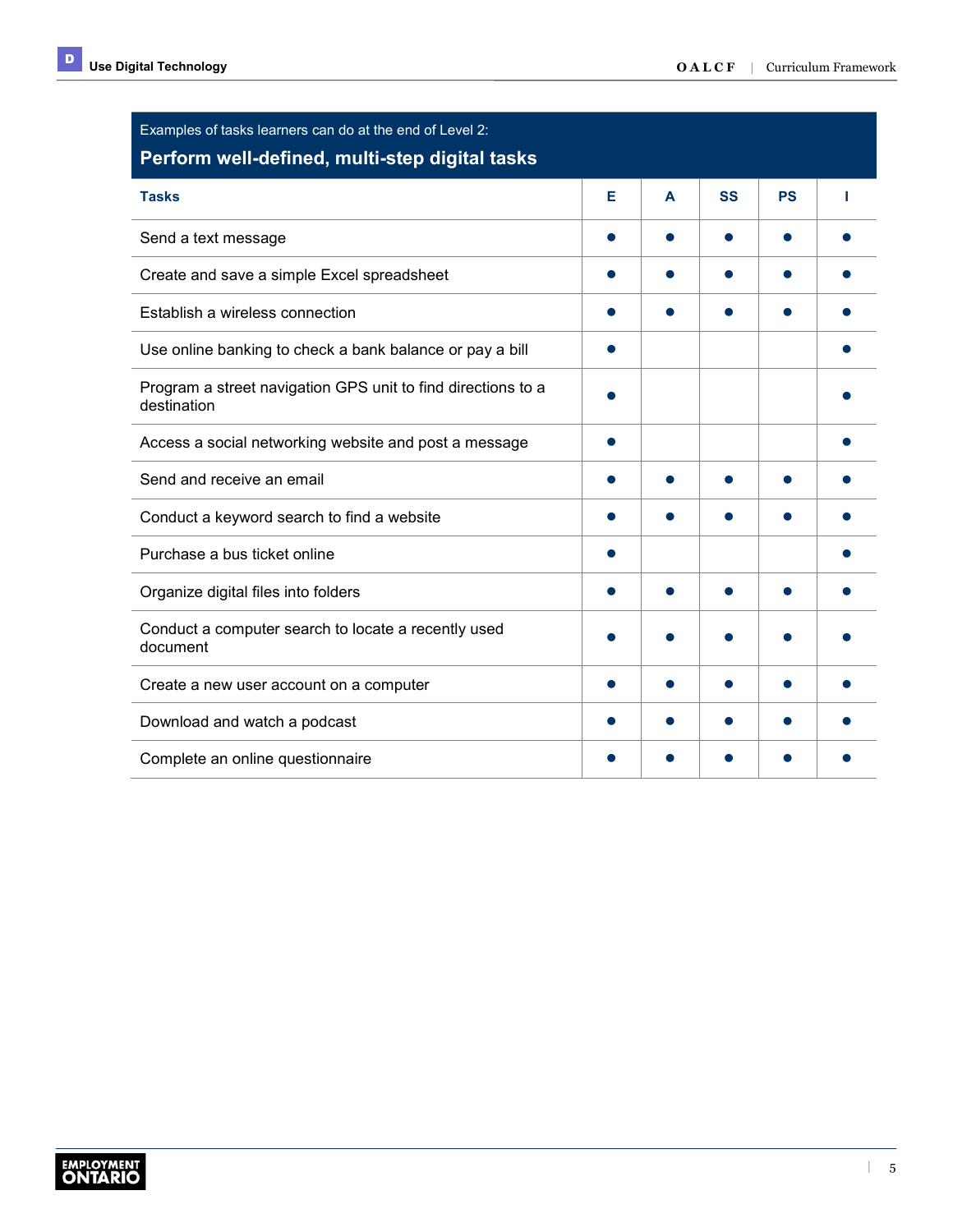Competency D: **Use Digital Technology** 



### At this level, learners: Experiment and problem-solve to perform multi-step digital tasks

### **Performance Descriptors Access 20 Access 20 Access 20 Access 20 Access 20 Access 20 Access 20 Access 20 Access**

### **The learner:**

**D.3** 

Experiments and problem- solves to achieve the desired results

Manages unfamiliar elements (e.g. vocabulary, context, topic) to complete tasks

Makes inferences to interpret icons and text

Selects appropriate software when required by the task

Identifies sources, evaluates and integrates information

Customizes software interfaces (e.g. toolbar, homepage settings)

Performs advanced searches (e.g. refines search terms, uses advanced search features, crossrefers between websites)

Scope of task may not be clearly defined

May include unfamiliar elements (e.g. vocabulary, context, topic)

Requires multiple steps to complete

Requires the use of a wide range of features and options

Has many options to complete; may not have a set procedure

Uses a somewhat complex format

May contain extended text, icons, or both

Text and icons required to complete tasks may require interpretation

May contain distracting information

May contain specialized vocabulary

Interface offers a variety of options through menus

 $\mathbb{R}$